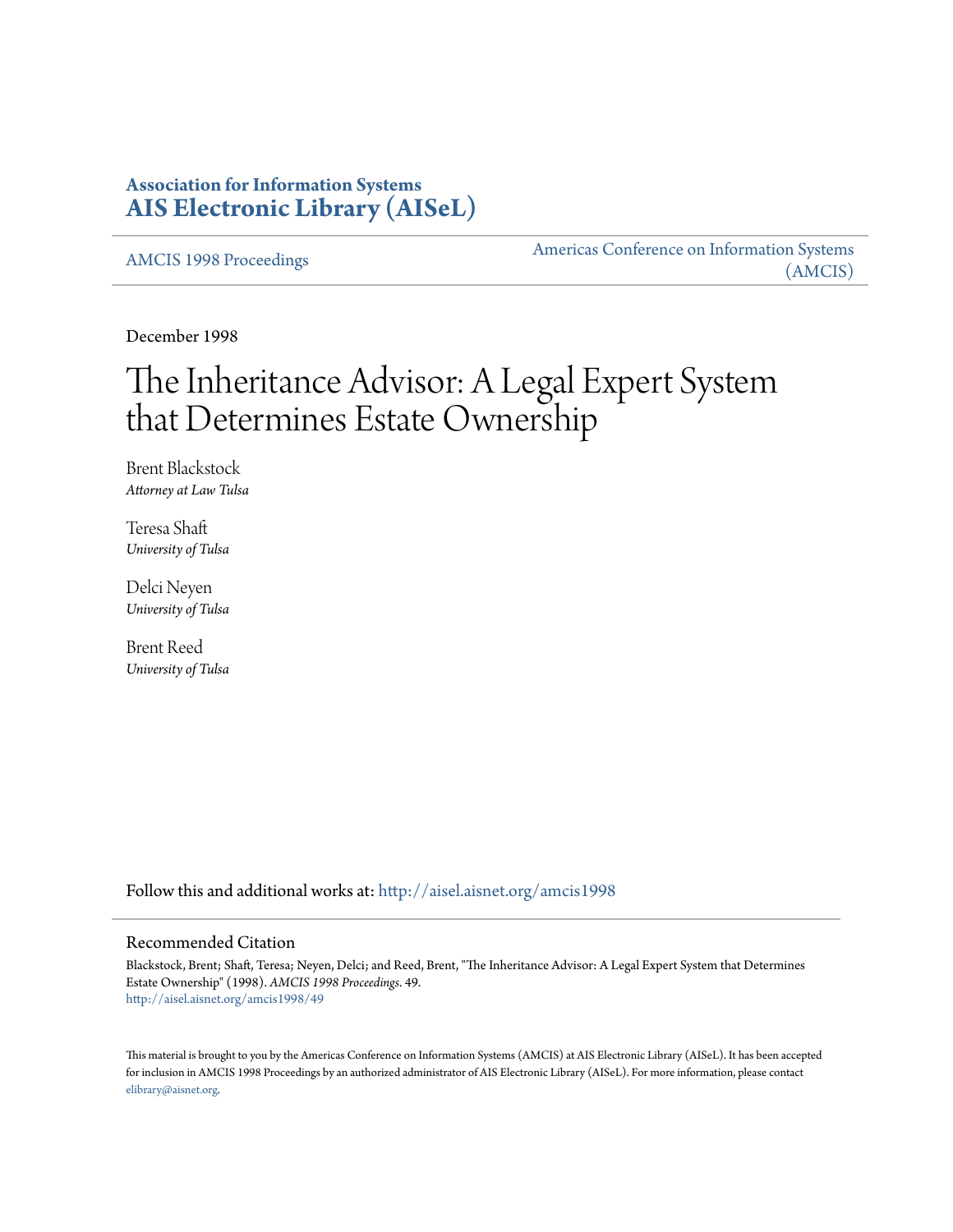# **The Inheritance Advisor: A Legal Expert System that Determines Estate Ownership**

## **Brent Blackstock**

Attorney at Law, Tulsa

# **Teresa M. Shaft**

University of Tulsa

# **Delci Neyen** Williams Companies, Inc.

## **Brent Reed** Citgo Petroleum Corp.

### **Abstract**

*The Inheritance Advisor (IA) is an expert system (ES) designed to assist attorneys in determining the correct legal distribution of the estate of someone who has died "intestate", i.e., without will. IA guides the attorney through the process of gathering information about the family relationships of the deceased in an orderly and complete manner. From this information, IA determines the appropriate division of the estate. Using the system, the attorney is assured of obtaining all necessary information from the client in a single interview. IA is also a useful training tool, as the results allow an attorney to check their understanding of the division of an estate. Further, as the law evolves, IA can be updated to reflect any changes*

#### **Introduction**

Legal reasoning requires the application of specific facts through a series of detailed reasoning steps to determine an appropriate course of action. Due to the number of sub-areas of law, each of which is addressed by numerous statutes that are frequently reinterpreted via decisions by state appellate courts (i.e., cases). Therefore, it is an overwhelming task for an attorney to remain thoroughly familiar with all of the statutes they may be called upon to render advice to a client. Even when working in a familiar sub-area of the law, the complexity of the reasoning process or the number of facts to consider can cause even a diligent attorney to draw an incorrect conclusion (Bench-Capon, 1990). Hence, legal reasoning is one domain where artificial intelligence applications can be of great benefit.

One area of law that most attorneys are called upon to interpret regards the distribution of an estate. When a person dies without will, the distribution of their estate is governed by the law of the state where the deceased resided. Because estate planning often fails to occur, attorneys are frequently confronted with the task of applying the law of estate distribution to ascertain which family members receive shares of the estate and in what proportion.

The process of determining intestate distribution in Oklahoma is based on a law that has been amended and reinterpreted since statehood. Attorneys who practice in this area must research and relearn the provisions of the statute with each relevant case and change in the law. Moreover, the statute is lengthy, complex, and difficult to apply for those with less than a day-to-day familiarity with its intricacies. In order to determine the appropriate distribution of the estate, the attorney needs information relevant to the structure of the deceased's family tree. Consequently, a major problem in applying the statute is gathering this information systematically and storing it in a useful manner. Another problem is the amount of time required to research and apply the provisions of the statute manually to the specific facts presented by the deceased's family tree to determine the correct distribution of an estate. Hence, the area of estate distribution is suitable for expert system (ES) development. Specifically, the payoff is relatively high since these questions are frequently addressed and domain experts who are familiar with the statute and its interpretation exist.

### **Knowledge Acquisition and Knowledge Representation**

Legal reasoning readily lends itself to a rule-based knowledge representation (Bench-Capon & Coenen, 1996).As IA is intended to demonstrate 'proof of concept', a shell was deemed the easiest development approach. VP-Expert, a readily available commercial shell was selected. Therefore, IA uses backward chaining, depth-first search.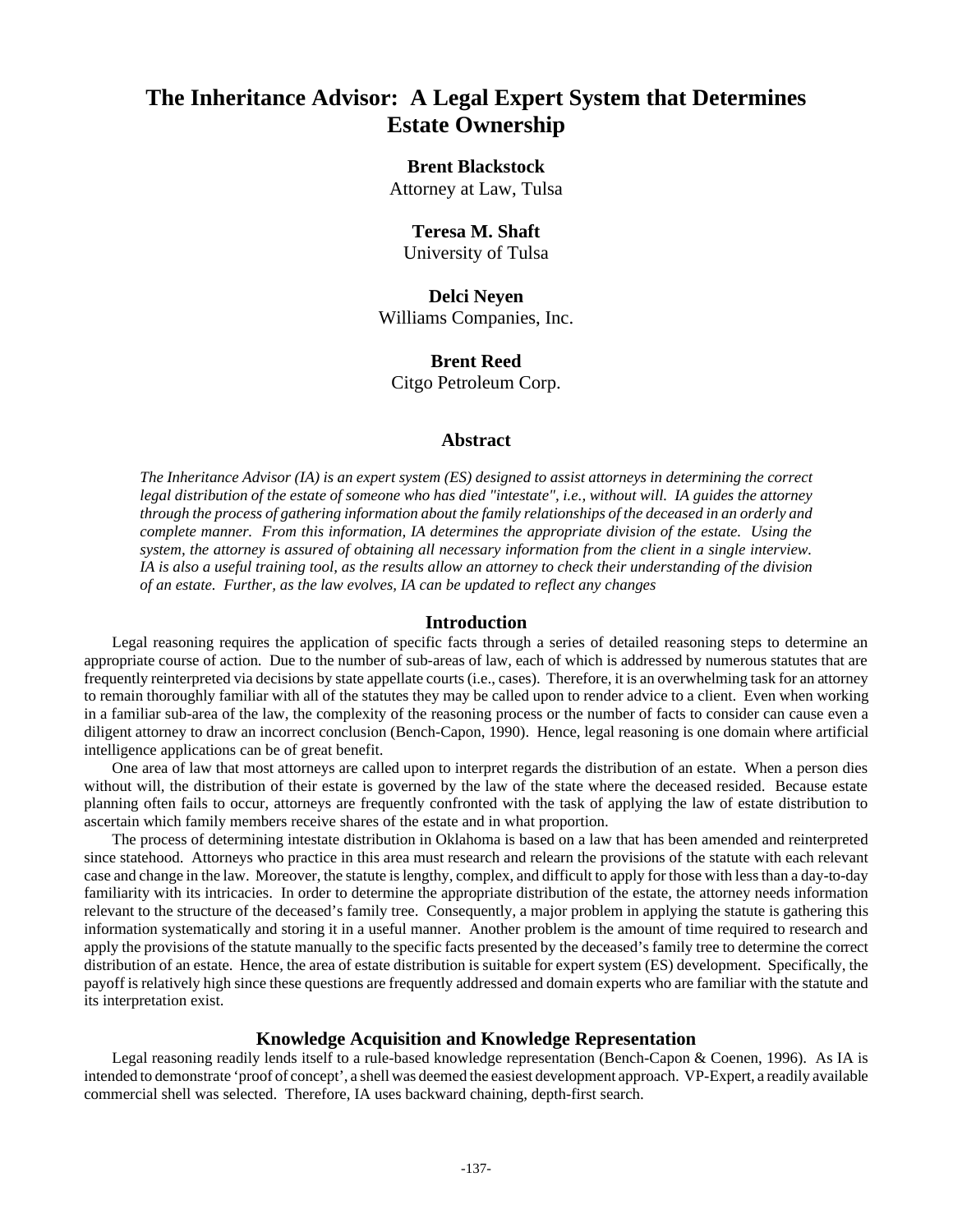There is no uniform Federal Law of intestate distribution. Instead, the law of intestate distribution is specific to each state in the United States. Although the laws of each state are similar in application, there are specific differences that make each state a special case. Therefore, we selected a single state to demonstrate the feasibility of applying artificial intelligence techniques to this area of the law. To construct the ES, we obtained the current statute in Oklahoma that defines the rules for intestate distribution (Oklahoma Statues, 1994). One member of the development team is a practicing attorney who interpreted the statute. The team worked through the statute line-by-line to develop the rules. For instance, "If the decedent [deceased] dies with surviving parents but without spouse or descendants, then the decedent's surviving parents inherit the estate in equal shares." This rule contains a conclusion of the distribution of ownership, i.e. equal shares to the deceased's surviving parents, and a premise consisting of three facts: (1) The deceased had surviving parents, (2) the deceased did not have a surviving spouse, and (3) the deceased did not have surviving descendants. Relevant cases were also consulted to develop the rules.

To test IA's accuracy, the attorney developed test cases based on the statute and his experience. As the final system was fairly small (22 rules), we were able to test all possible outcomes to ensure its completeness.

#### **Using Inheritance Advisor**

With access to the ES, the process of gathering the necessary information is organized and simplified. Using the Inheritance Advisor (IA), an attorney conducts an interview process to systematically gather the information. With IA guiding the interview, important factual issues are not overlooked, as may occur when an attorney must rely upon their memory of the statute. Because IA consistently applies the facts to the law represented in its knowledge base, the possibility of legal malpractice resulting from an erroneous application of the statute is reduced.

After obtaining the necessary information, AI provides a recommendation of the distribution of the estate and the basis for the recommendation. The interactive nature of IA, like most ES, allows the attorney to provide the client with immediate results, rather than having to terminate the client interview, research the provisions of the law and get back to the client with an answer.

#### **Value of the Expert System**

The IA has three obvious benefits: 1)assisting attorneys in understanding the current statute; 2) training attorneys; 3) providing an easily used record of older versions of the statute.

In the first case, IA assists attorneys advising clients regarding the probable distribution of an estate. As described, IA guides the attorney through the fact gathering process, stores the information, and uses it to determine the appropriate estate distribution. By bringing a consistent pattern of structure and organization to the process of fact gathering and analysis, IA reduces the possibility of legal malpractice that may result from unjustified assumptions about the facts, misconceptions about the law, and errors of logical analysis. However, IA is not designed as a substitute for an attorney. Specifically, IA's interface presumes that the user understands the legal definitions of terms such as 'spouse,' 'parent,' etc. These terms seem simple, but they possess specific legal definitions, each of which would require similar sized KBS to thoroughly examine. Hence, IA is intended to optimize the symbiotic relationship between human intelligence and artificial intelligence. The insightful and intuitive analysis provided by human intelligence is structured, organized and recorded by artificial intelligence providing the best of both realms and giving additional confidence in the estate distribution process.

Used as a training tool, IA and the trainee are presented with hypothetical situations. By comparing their results with those generated by the IA, the trainee can determine if their recommendation is consistent with the law. In the case of a mismatch, the trainee can examine the IA rule chain to determine what was overlooked and how to correct their reasoning process. Individuals studying for the bar exam are likely to benefit from this use of the system. Practicing attorneys could take advantage of this feature when the statute is revised.

Finally, recording older versions of the statute may be the most valuable benefit. In some situations, older versions of the statute must be referenced to determine estate distribution. Correct distribution is determined by the version of the statute in force at the time of death. To understand this benefit, suppose that an individual inherited from a grandparent in 1980 but no probate was filed as the estate did not have much value. Subsequently, suppose that oil or gas was discovered on part of the grandparent's former estate. If the grandchild (who inherited under an earlier version of the statute) dies, their estate is divided under the new statute, but first (since probate was not filed), it may be necessary to determine if their grandparent's estate was correctly divided. The older version of the statute, in force in 1980, must be referenced. In these circumstances, attorneys must spend considerable time researching the older statute. However, it is a simple matter to retain older versions of IA when it is updated. Then, attorneys could call upon the appropriate version rather then manually research the older statute.

#### **Future Plans for the System**

Currently, IA assists attorneys when no estate planning has occurred. IA could be enhanced to provide assistance in estate planning so that unintended consequences do not occur. Using artificial intelligence techniques, an expanded system could devise an estate plan that distributes assets as the client intends. The system could then generate a comparison showing how estate planning avoids the potentially unintended results and consequences of inadequate or non-existent estate plans.

Additionally, we intend to make the system available through the Internet. As the law changes and is reinterpreted by the court system, the KB must be updated. The timely distribution of software updates is often a significant problem in legal